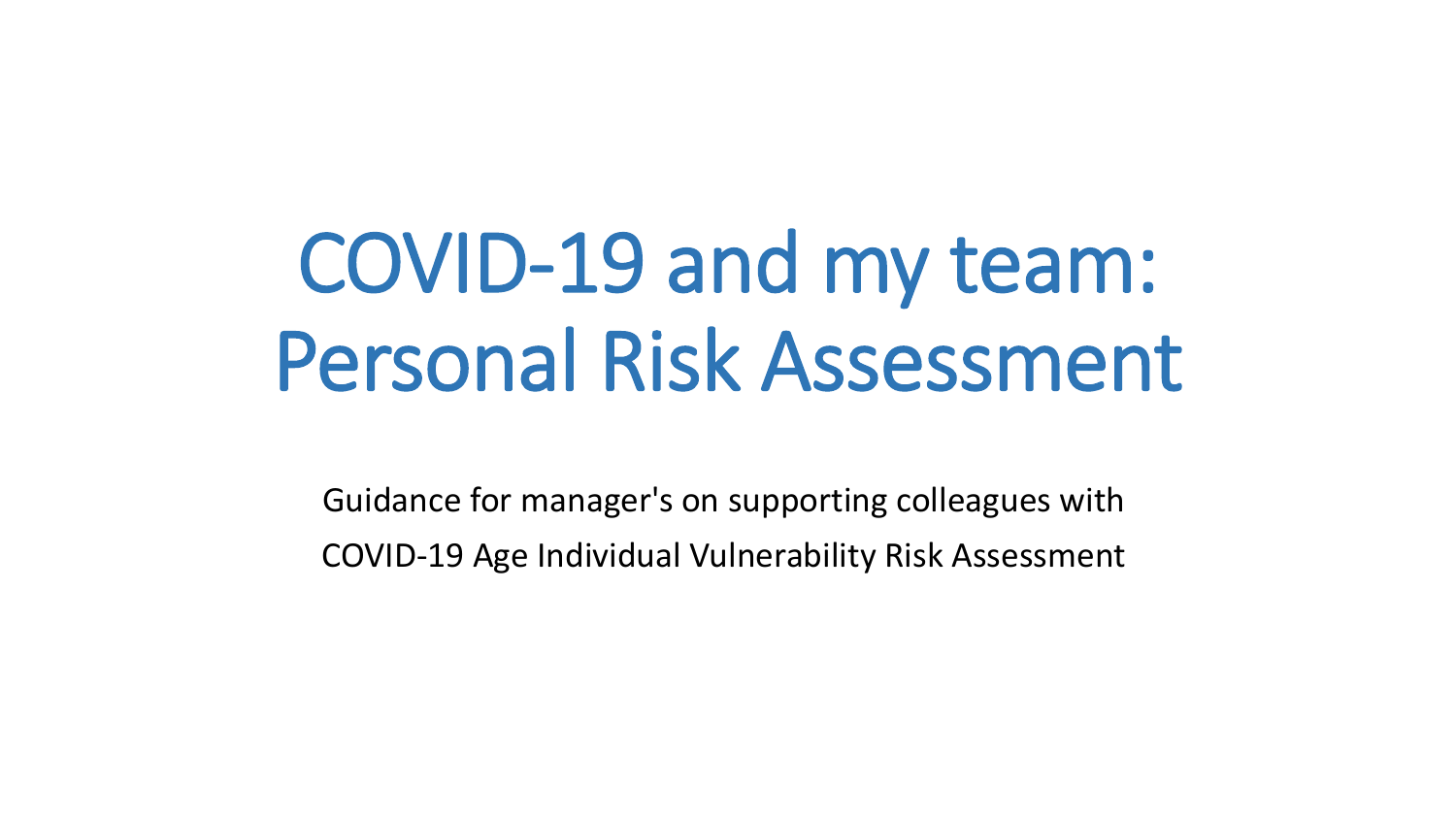### COVID-19 and my team: Managers guidance

Employees have been asked to raise any concerns they have about returning to campus working with their managers.

Employees may have a number of different challenges such as new or changed childcare arrangements, caring requirements, new or existing mental ill-health or a personal medical condition.

Managers will need to provide essential support to colleagues to discuss their concerns, understand their situation and discuss any possible options.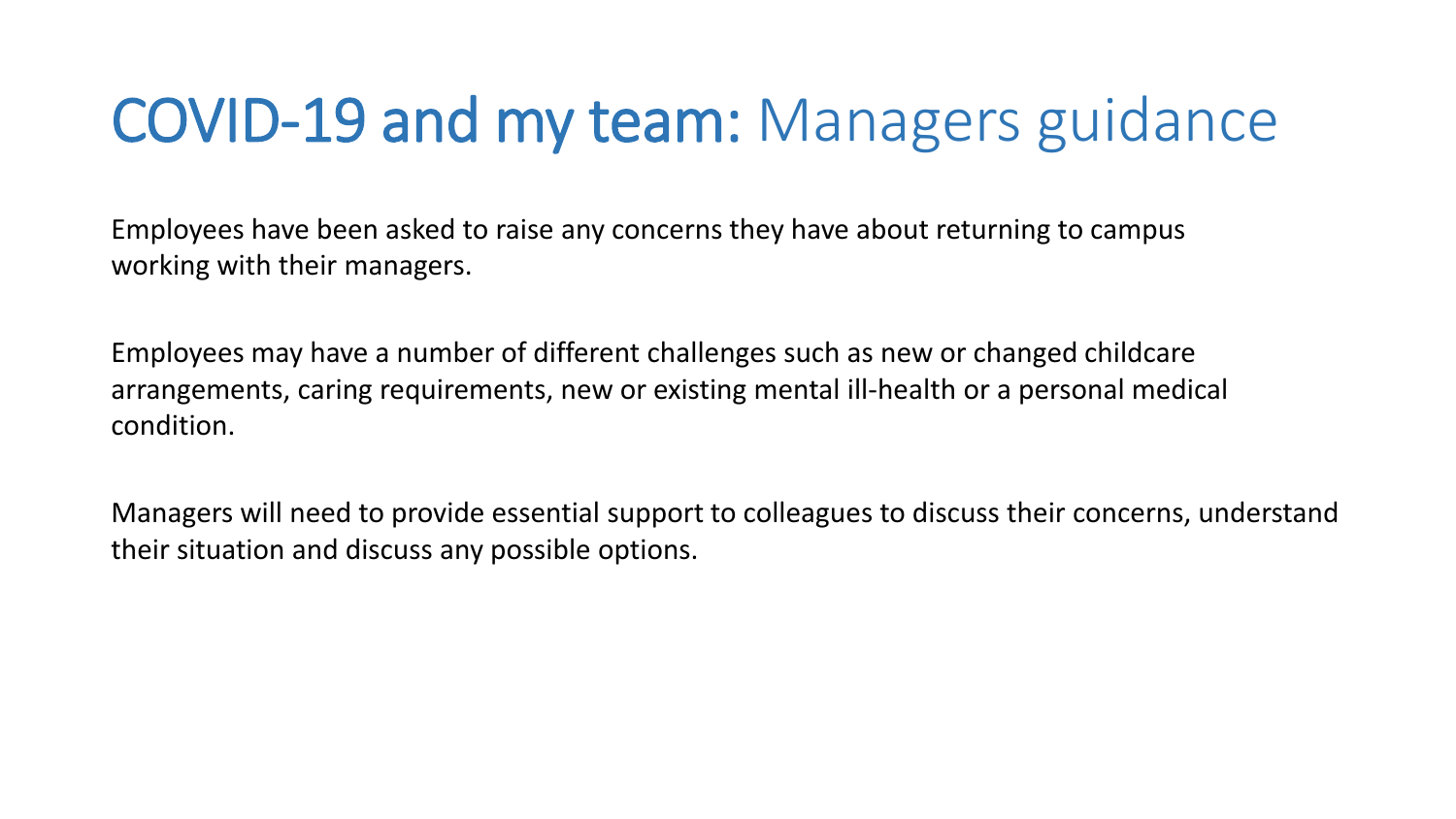# COVID-19 : Providing support for colleagues

I have an underlying health condition

I have a personal protected characteristic which is disproportionately impacted by COVID-19

My COVID-19 support **requirements** 



campus working, but I don't have any underlying health issues

I am worried / anxious about coming back to on-

My mental wellbeing needs to be taken into account as part of my return to on-campus working

I have caring responsibilities that means I need support to find a work pattern that will work for me and my role as I come back to on-campus working



I am low/medium risk but I live with someone who is highly vulnerable to COVID-19 and has been shielding

All colleagues should complete the Covid-age individual vulnerability risk assessment and let their manager know their covid-age. You do not need to share the reasons for your Covid-age

Discuss with your line manager who can help by working with you to identify the issues and support you. See further guidance at [https://www.exeter.ac.uk/staff/employment/coronavi](https://www.exeter.ac.uk/staff/employment/coronavirus/campusworking/) rus/campusworking/

Discuss with your line manager who can help by working with you to identify the issues and support you. For further guidance please see <https://www.exeter.ac.uk/coronavirus/wellbeing/>

You should discuss your concerns with your line manager

Further information can be found under "Other personal concerns regarding returning to oncampus work"

[https://www.exeter.ac.uk/staff/employment/coro](https://www.exeter.ac.uk/staff/employment/coronavirus/campusworking/) navirus/campusworking/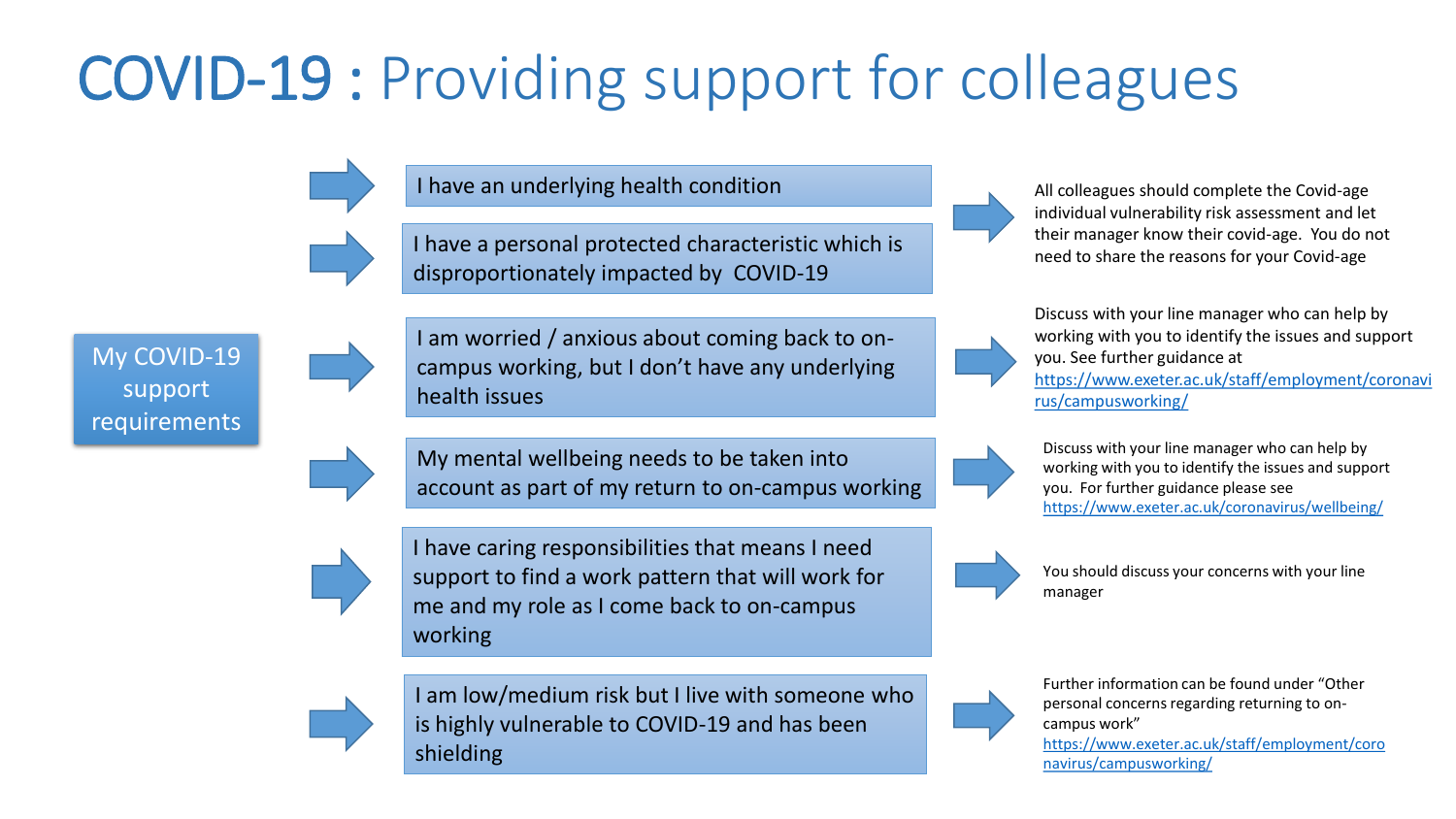# COVID-19 Age Individual Vulnerability Risk Assessment

This guidance focuses on advice for managers on how to support individuals with the **COVID-19 age individual vulnerability risk assessment.**

**All staff should be asked to complete the COVID-19 age individual vulnerability risk assessment in preparation for on campus working.** 

Some colleagues are at a higher risk from COVID-19 infection. This may be because of medical conditions, vulnerability because of ethnicity, age, or pregnancy or other personal circumstances.

It is important **not to make assumptions** about any members of your team or their circumstances. If concerns are raised with you, then you should, in line with the University's [dignity and respect policy,](https://www.exeter.ac.uk/inclusion/visionandpolicies/policies/) have a discussion with your employee and agree with them any additional support that may be required.

This may include:

- Discussing outcomes of the COVID age individual vulnerability risk assessment
- Discussing the safety measures in place on campus and within their specific building/work area
- Working through any concerns they have
- Option for alternative face coverings such as a face visor rather than a face covering if needed
- Suggesting alternatives to working patterns such as staggering start and finish times
- Agreeing any possible homeworking
- Signposting to the [Wellbeing](http://www.exeter.ac.uk/staff/wellbeing/) webpages and [HR COVID-19](http://www.exeter.ac.uk/staff/employment/coronavirus/furthersupportandguidance/) pages for information on counselling, childcare, and mental health support
- Referral to Occupational Health for more in-depth consideration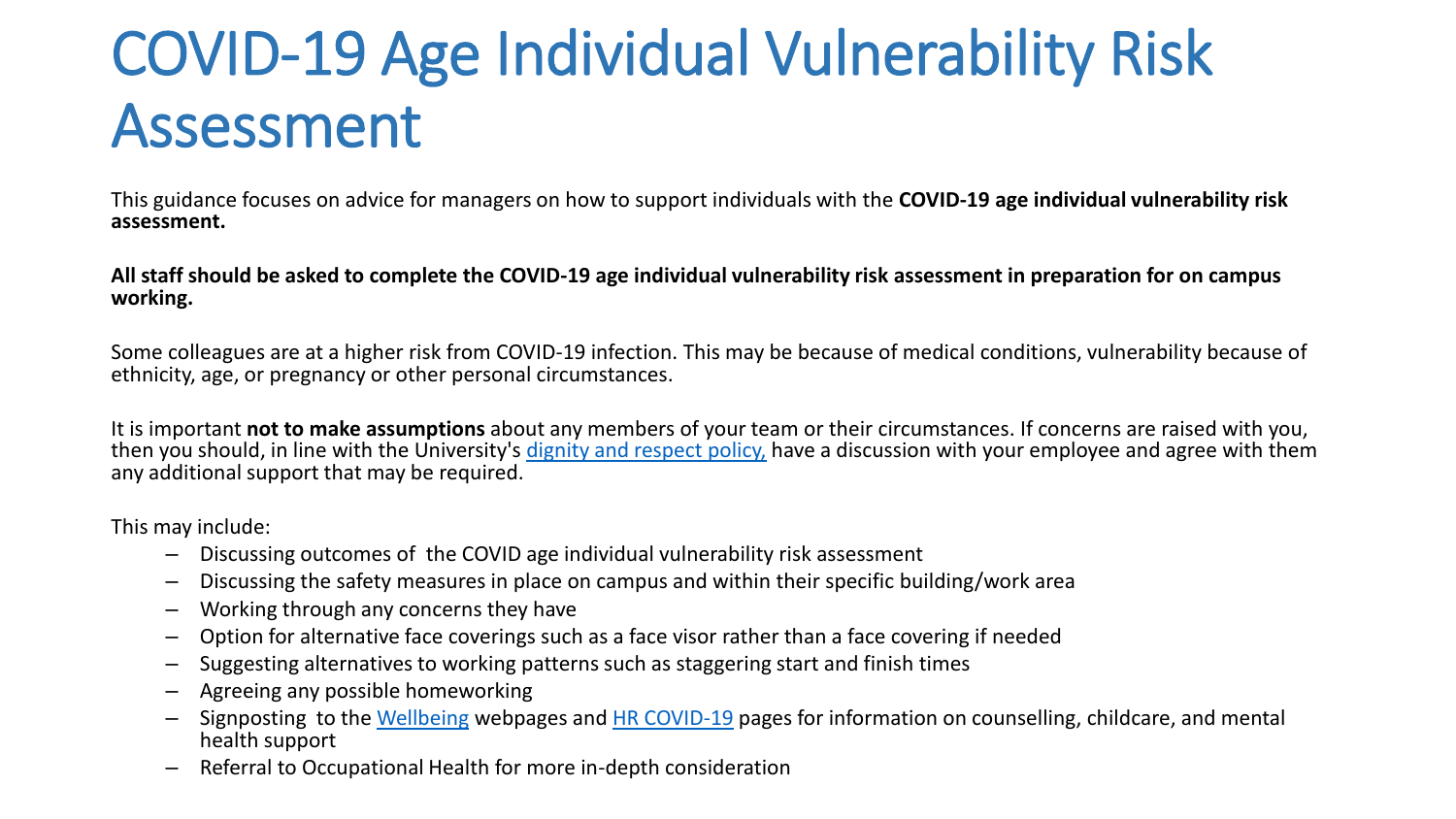### COVID-19 and my team: COVID-19 Age Individual Vulnerability Assessment

- **Remain working at home**
- **Individual has discussed personal difficulties with working from home**  discuss the use of the working space on campus

•**Individual has discussed IT/DSE difficulties with working from home** - discuss whether any additional support can be given to continue to working from home. If this is not possible discuss the use of the Personal working space on

#### No

Yes

campus

secure

**Is there a business requirement for this person to be working on campus?** 

- **Low Personal Risk Assessment**  Return to campus working when building is confirmed as being COVID
- **Moderate Personal Risk Assessment –** if in a front facing role with contact with different people consider options to reduce the impact of face to face risks
- **High Personal Risk Assessment –** if working closely with others i.e.: teaching, sharing a vehicle, or using public transport then consider providing controls e.g. screens, PPE to manage the risk
- **Very High Personal Risk Assessment –** need to ensure that workplace risks/ tasks are controlled and there is limited contact with others. If this is not possible then the individual should remain working from home
- Individual is low/moderate risk but is living with a dependent who is high risk consider the possibility of staggered working times (so not starting work at peak times) or limiting contact with others
- **Individual is experiencing difficulties with caring responsibilities –** discuss reducing FTE or taking leave to assist with this. Discuss the possibility of a change in working hours or alternative caring options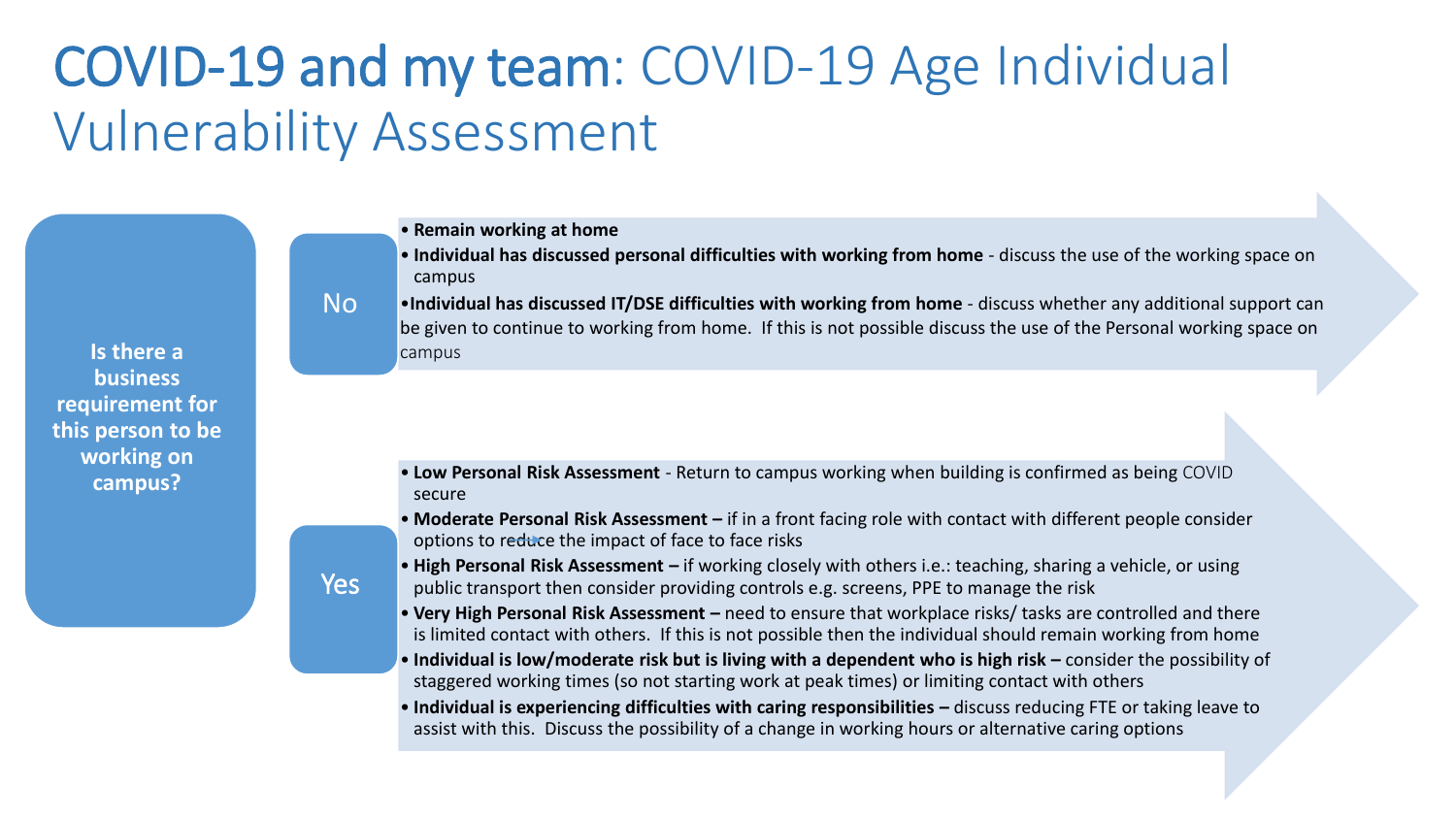### COVID-19 and my team: Preparation

- As this is a developing pandemic and research is ongoing evidence is still evolving and therefore this guidance will be updated as this develops.
- This tool has been developed in the UK and is promoted by BMA. It is subject to updates and the scores may go up or down for particular categories based on the growing research on COVID health impacts. **Therefore, you should encourage your team to regularly complete the tool. This is especially important for those on the borderline of a higher risk category.**
- You need to be prepared to have sensitive conversations with staff where they are identified as at risk and anxieties exist.
- Seek support from the EDI team if you are unsure about supporting someone from a particular characteristic group.
- It is **important not to make assumptions** about any members of your team or their circumstances.
- You should gather the relevant information as outlined above, through one to-one conversations with your team. You should listen carefully to concerns and provide support and consider adjustments.
- You will need to remember that if the local COVID-19 situation change and local restrictions are put into place, you may need to have further individual conversations with staff who feel at risk.
- [Pro-counselling](http://www.ex.ac.uk/staff/wellbeing/oh/services/staffcounsellingservice/) can support you by helping you prepare for sensitive conversations with your staff if needed.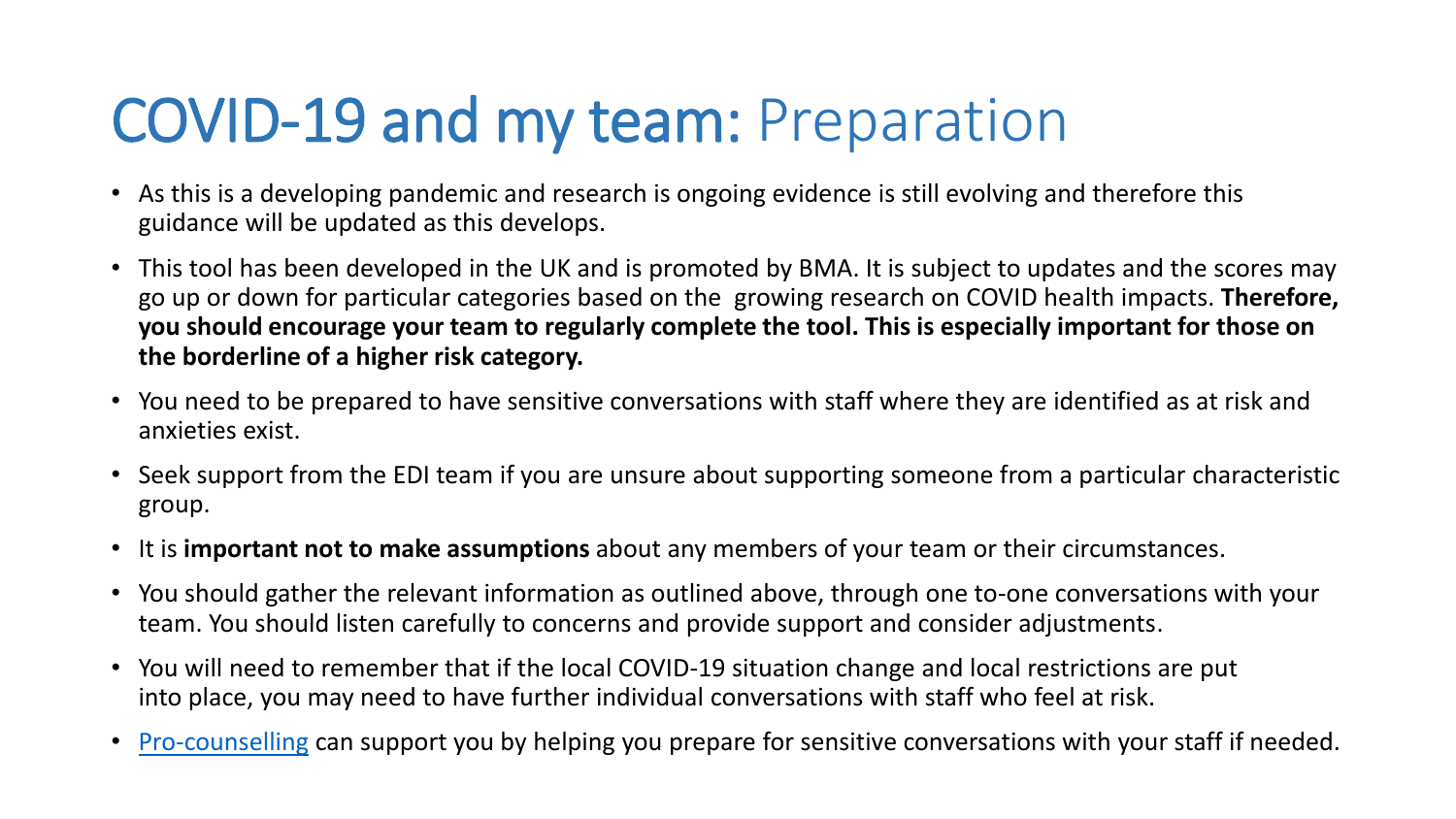### COVID-19 and my team: Training

Additonal training is available for managers which will predominately focus on the skills and behaviours required for having supportive conversations with staff about their working arrangements, which could include a return to campus or a continuation of home working.

You will also learn where you can access further guidance, as well as the teams that can offer support in the process if required e.g. HR, Health & Safety, Occupational Health.

The training is [Manager's Guidance for COVID-19: Skills for Supportive Conversations](http://www.exeter.ac.uk/staff/development/coursedetail/?code=10727)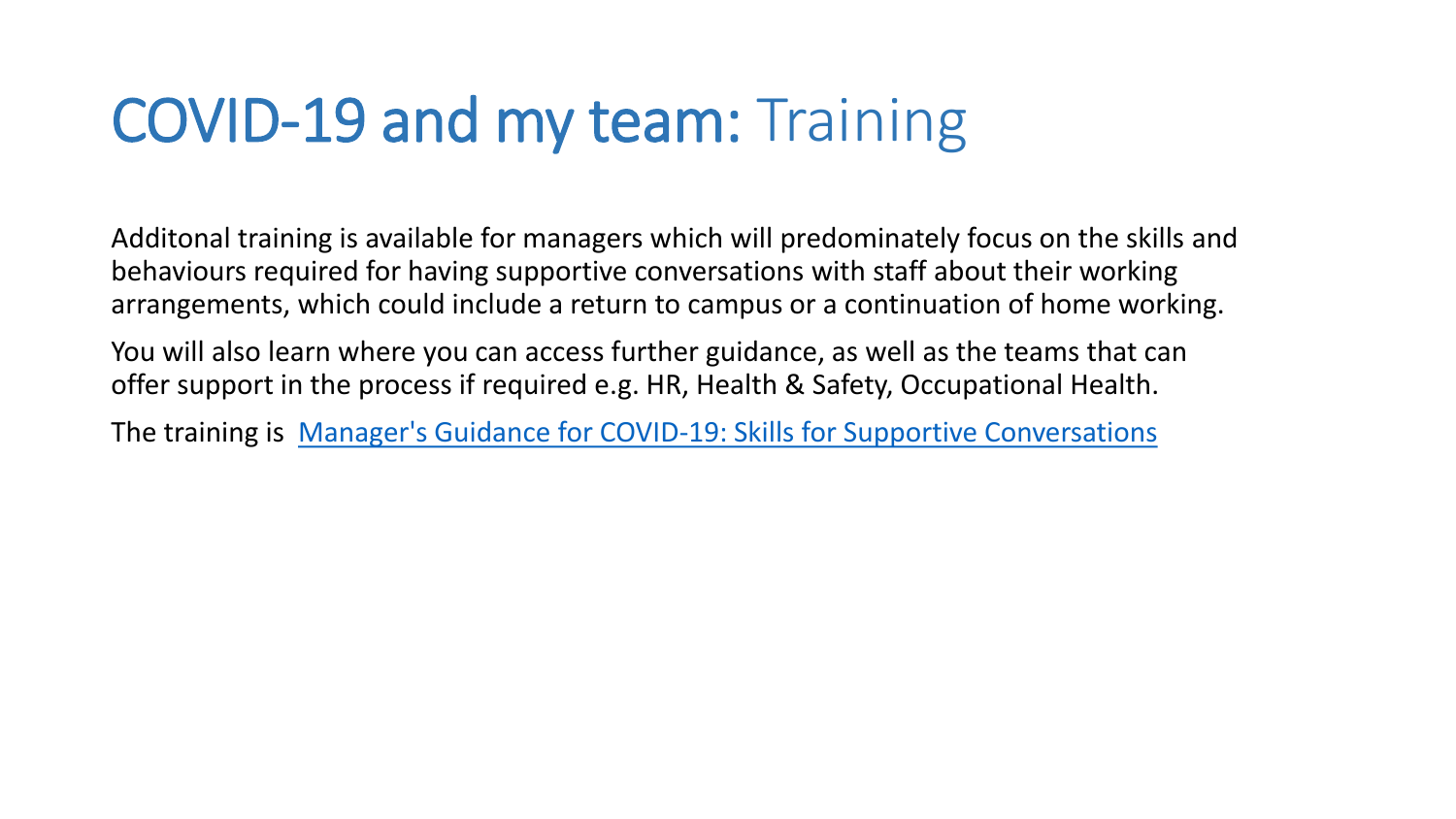### COVID-19 and my team: How does it work?

- Your COVID-19 age summarises an assessed vulnerability for a combination of risk factors including age, sex and ethnicity and various health issues.
- It works by "translating" the risk associated with each risk factor into years which are added to (or subtracted from) your actual age. This then gives a single overall measure of vulnerability.
- It can be used in people with no underlying medical conditions or multiple medical conditions. One measure combines all of an individual's risk factors with their actual age.
- Someone's COVID-19 age does not provide an exact measure, so when it is used to calculate vulnerability from medical conditions, and particularly multiple medical conditions, advice should be requested by the individual's medical consultant or GP.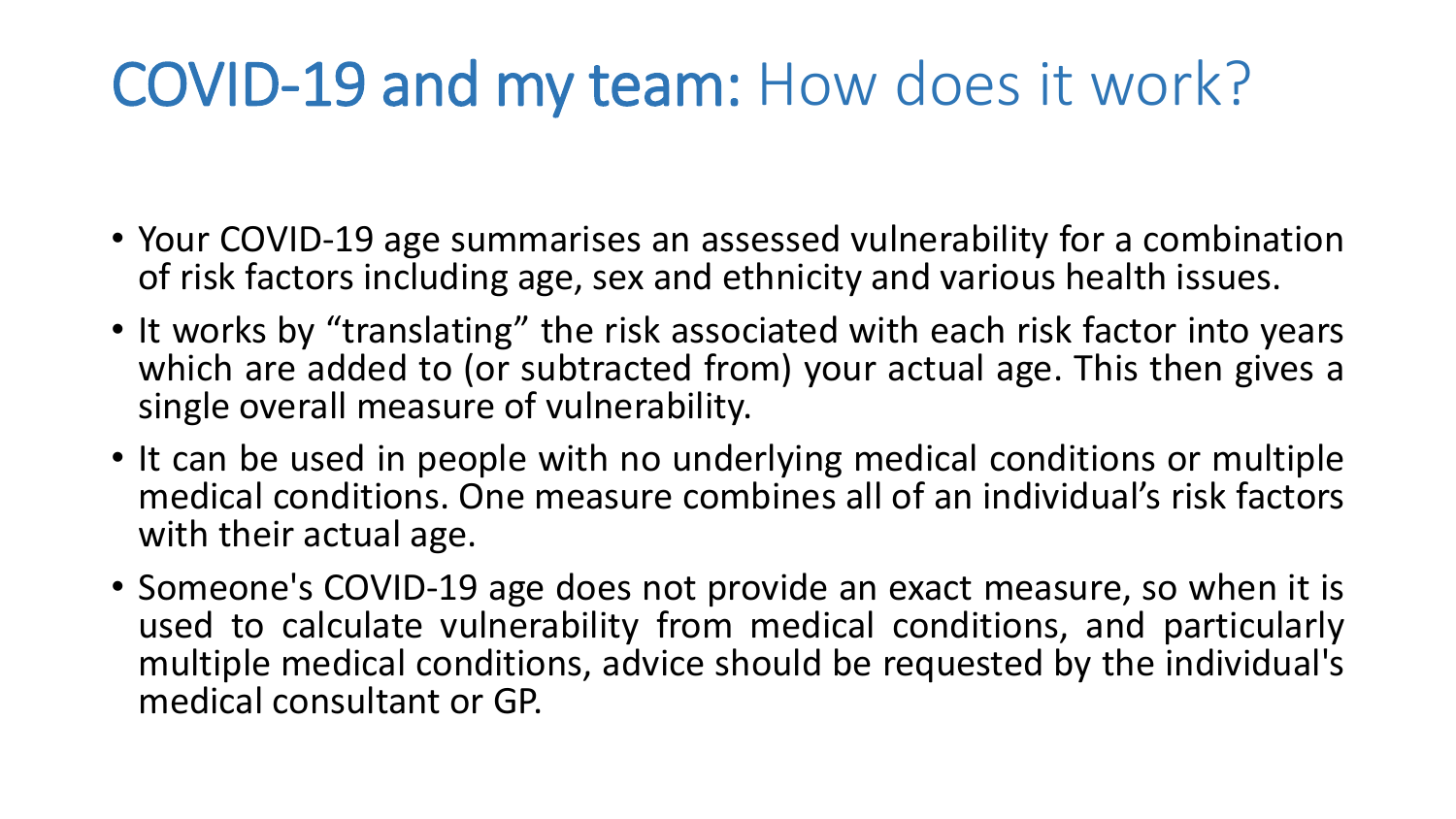# COVID-19 and my team: Personal Risk Assessment ALAMA tool limitations

- The ALAMA tool covers 200+ medical conditions making it more likely to detect underlying health conditions which present a COVID-19 risk.
- The baseline for the tool is a healthy white male which is not what we consider suitable as a baseline but as of now this is the widely used method of risk-assessment for COVID-19 both at other Universities and RD&E  $-$  it is focussed on the occupational health uses.
- Whilst we would not normally ask, sex at birth is referred to as COVID-19 impacts negatively on the lungs. This may have significant consequences on risk assessment outcomes when measuring COVID-19 age.
- There is a national tool being developed.
- The University has sent feedback to the ALAMA creators for them to consider the EDI concerns we have noted.
- **Staff DO NOT need to share the content of the tool or the details of their scoring with their manager if they do not wish to. They only need to share their COVID-19 age or their vulnerability level.**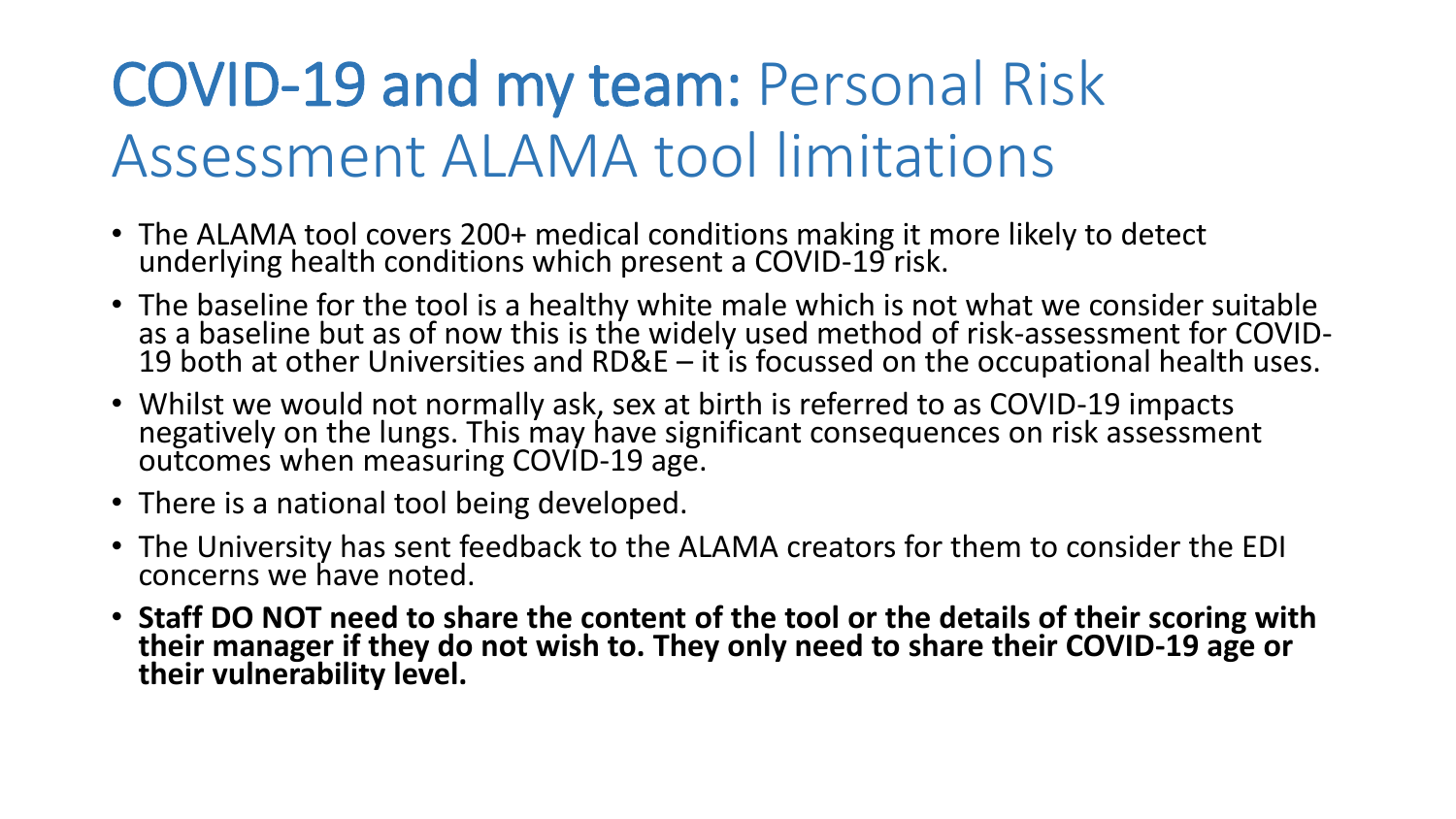# COVID-19 and my team: Black and minority ethnic staff

Emerging evidence shows that black and minority ethnic (BAME) communities are disproportionately affected by COVID-19. The reasons for this are not yet fully understood, but the health inequalities presented for BAME communities have long been recognised.

- You are encouraged to have sensitive and comprehensive conversations with all your staff about any concerns they might have but be particularly aware that those from communities disproportionately affected may have specific concerns that need to be addressed.
- You should discuss any existing underlying health conditions that may increase the risks for them in undertaking their frontline roles, in any capacity. If they are not comfortable talking to you about this and concerns have been highlighted on their Personal Risk Assessment reporting form, then you should advise them to talk to Occupational Health.
- Conversations should also, on an ongoing basis, consider the feelings of BAME colleagues, particularly regarding both their physical safety, their psychological safety, and their mental health.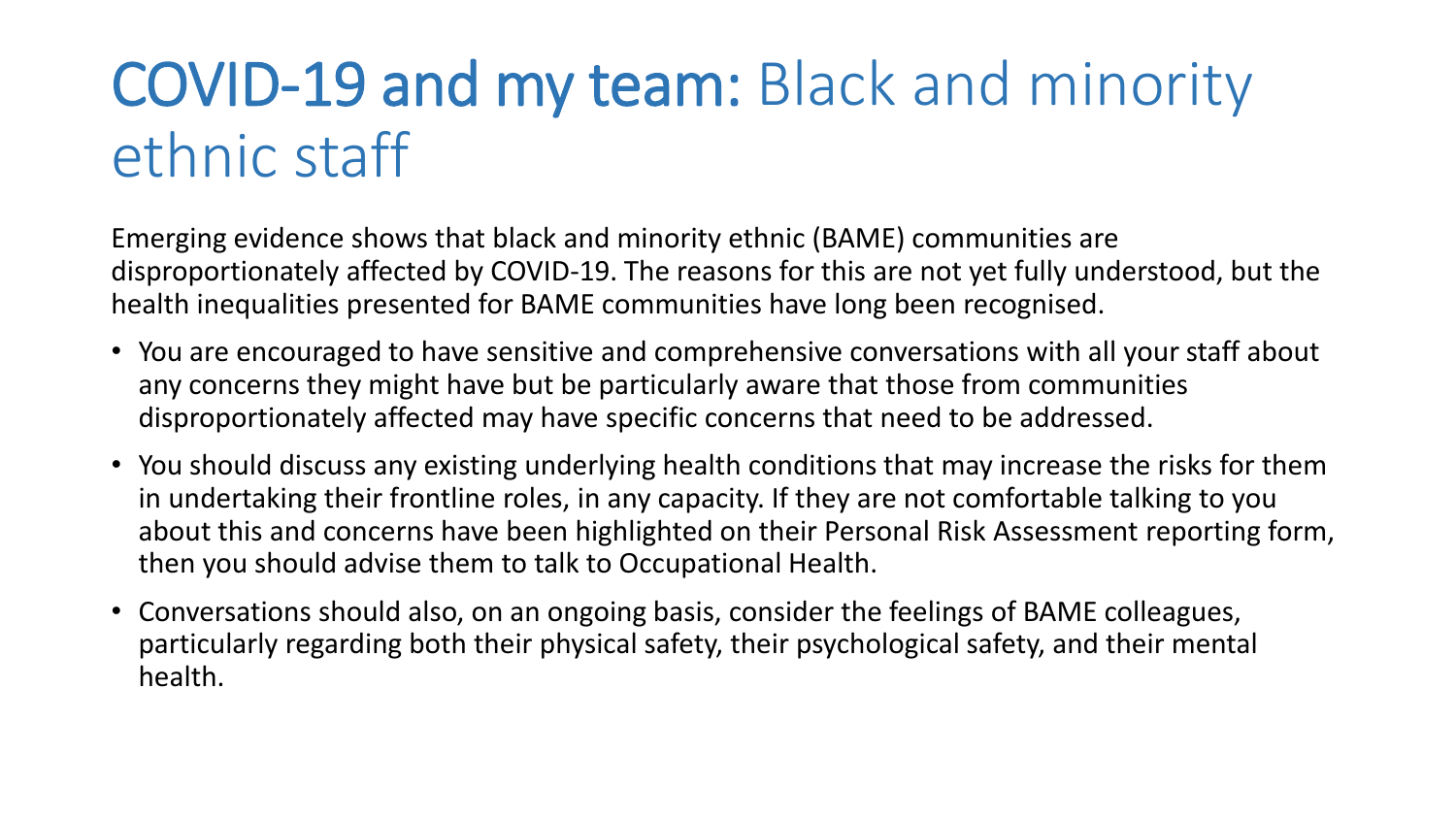### COVID-19 and my team: Religion or belief

- The COVID-19 situation may coincide with specific religious events / dates some of which may require staff to fast. This may have an impact on the ability of individual members of staff to perform their role fully, especially when wearing face coverings / Personal protective equipment.
- You should have a conversation with individual members of staff about how they will manage these circumstances and consider what adjustments could be made.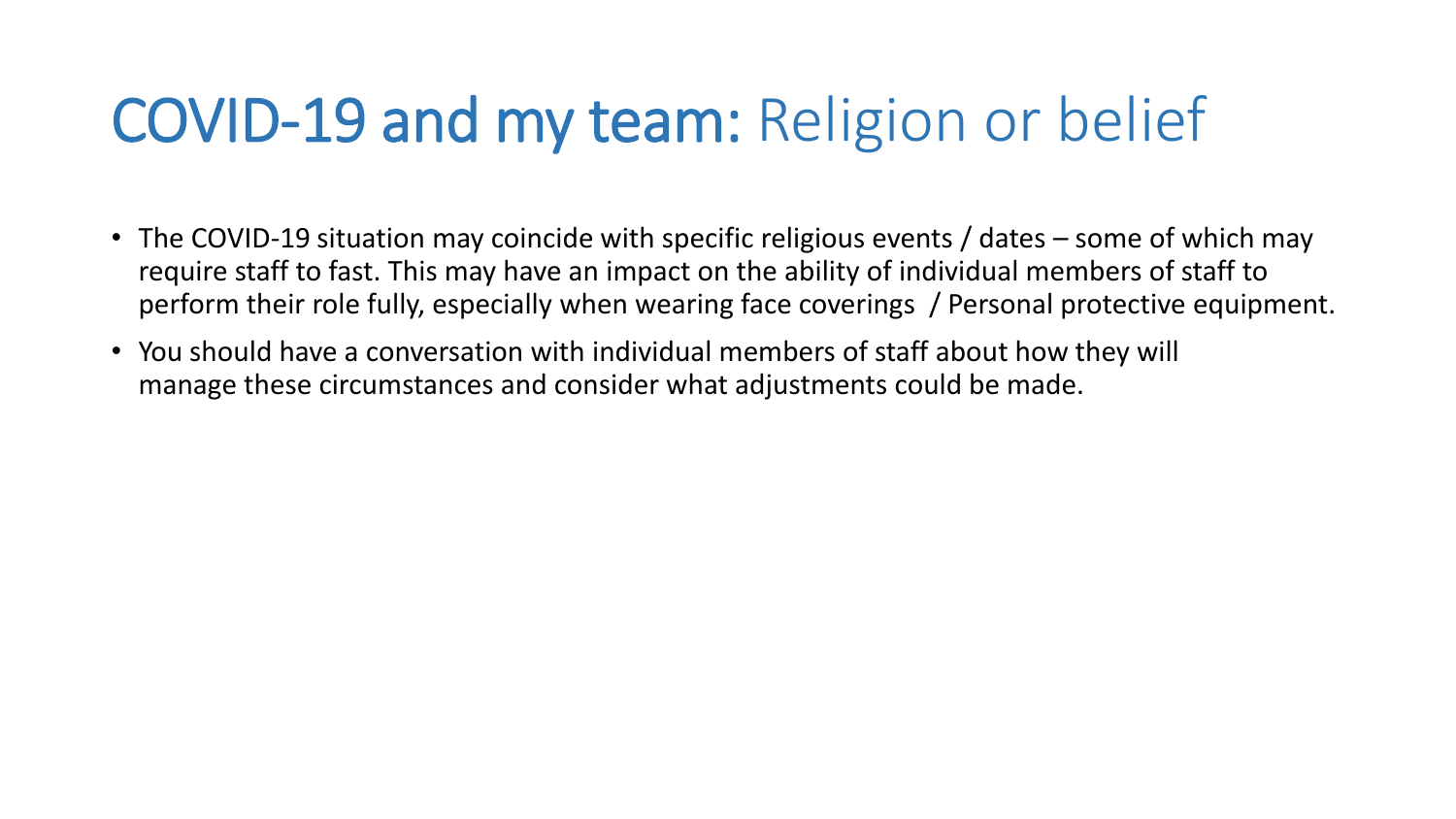### COVID-19 and my team: Age and Gender

#### **AGE**

• There is evidence that COVID-19 has a greater impact in older age groups. Therefore, older staff may be more at risk as a result of increased age and likelihood of long-term conditions. The Personal Vulnerability Risk Assessment takes this into account when calculating an individual's COVID-19 age.

#### **GENDER**

• There is some emerging medical evidence to suggest that COVID-19 may impact more on men than women, so the Personal Vulnerability Risk Assessment takes this into account when calculating an individual's COVID-19 age.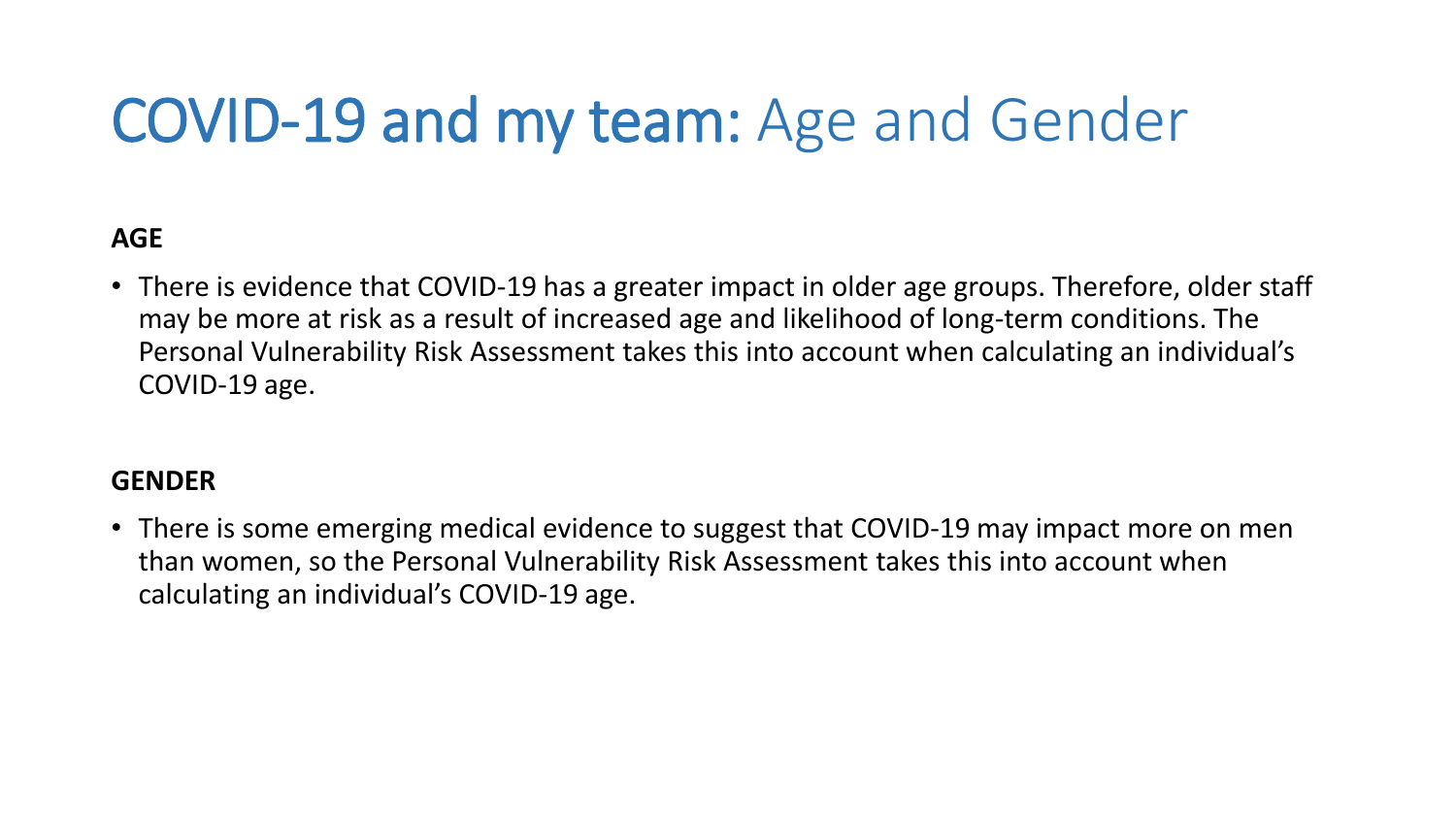### COVID-19 and my team: Disability

- In line with agreed policies and legal protections, disabled staff working across the University are likely to manage their disability through the application of reasonable adjustments. Some of these adjustments will be formally agreed and some informally adopted by staff to suit their own circumstances.
- It is possible that the current situation of the COVID-19 pandemic could bring further challenges for some staff with disabilities in terms of amending / altering any reasonable adjustments – and this should be assessed and explored as part of the risk assessment process on returning to work oncampus.
- Some disabled staff members may have a weakened immune system, leaving them more vulnerable to getting an infection.
- There may be issues associated with the use of face coverings / visors / other personal protective equipment (PPE) and those with a mental health condition may feel increased levels of anxiety and stress.
- Government advice on vulnerable workers and shielding should be followed.
- [Further advice is available at Disability Support for Univeristy Employees](mailto:occupationalhealth@ex.ac.uk) or by contacting Occupational Health.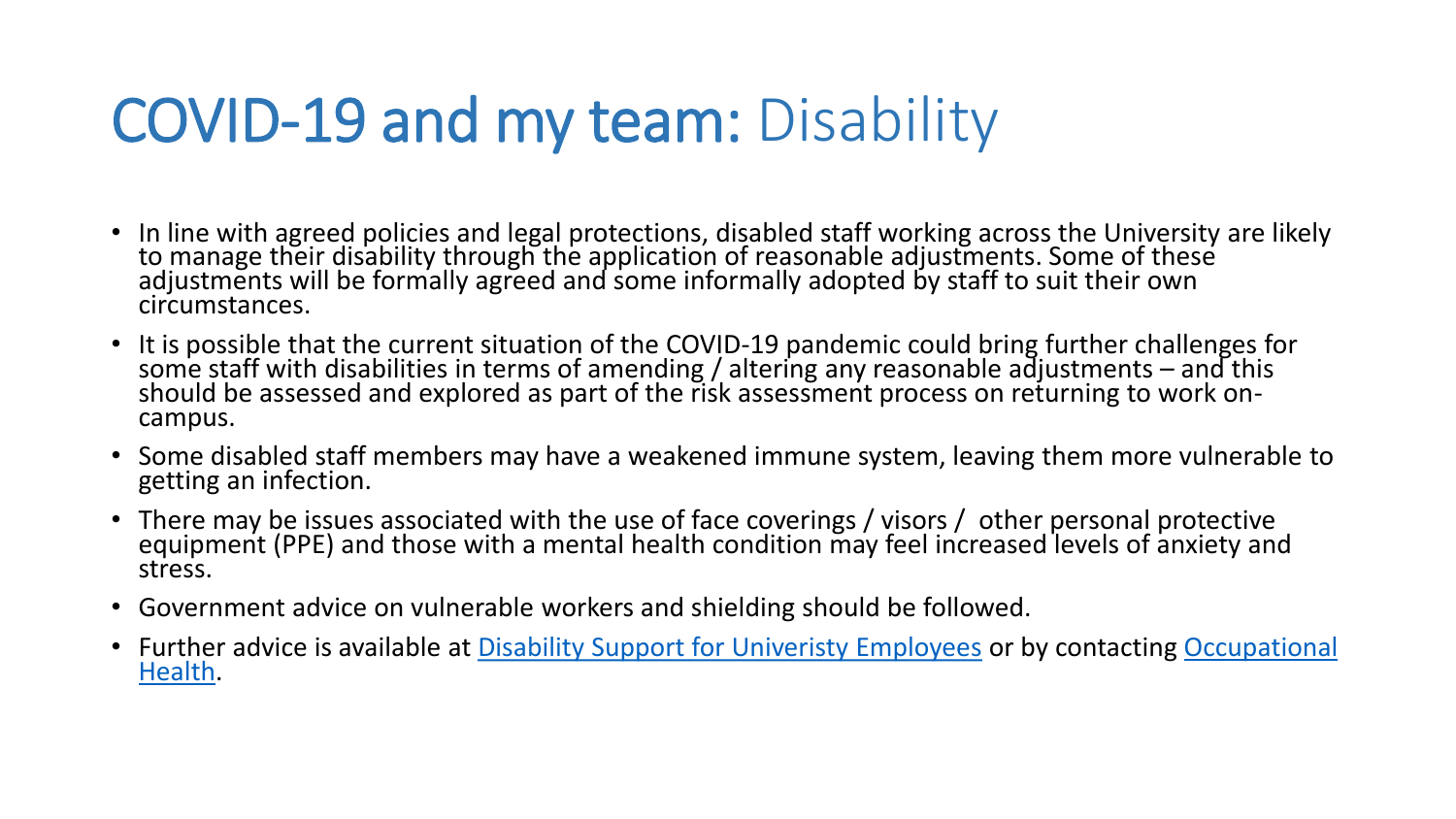### COVID-19 and my team: BMI

- There is emerging evidence to suggest that one of the risk factors for becoming seriously unwell with coronavirus is being obese.
- If a staff member expresses concern about their BMI they can be signposted to their GP who can advise or to the [Self-care Staying Well](http://www.exeter.ac.uk/coronavirus/wellbeing/) information on the Wellbeing website.
- The NHS has information available on [what BMI is](http://www.nhs.uk/common-health-questions/lifestyle/what-is-the-body-mass-index-bmi/) and the benefits of losing weight.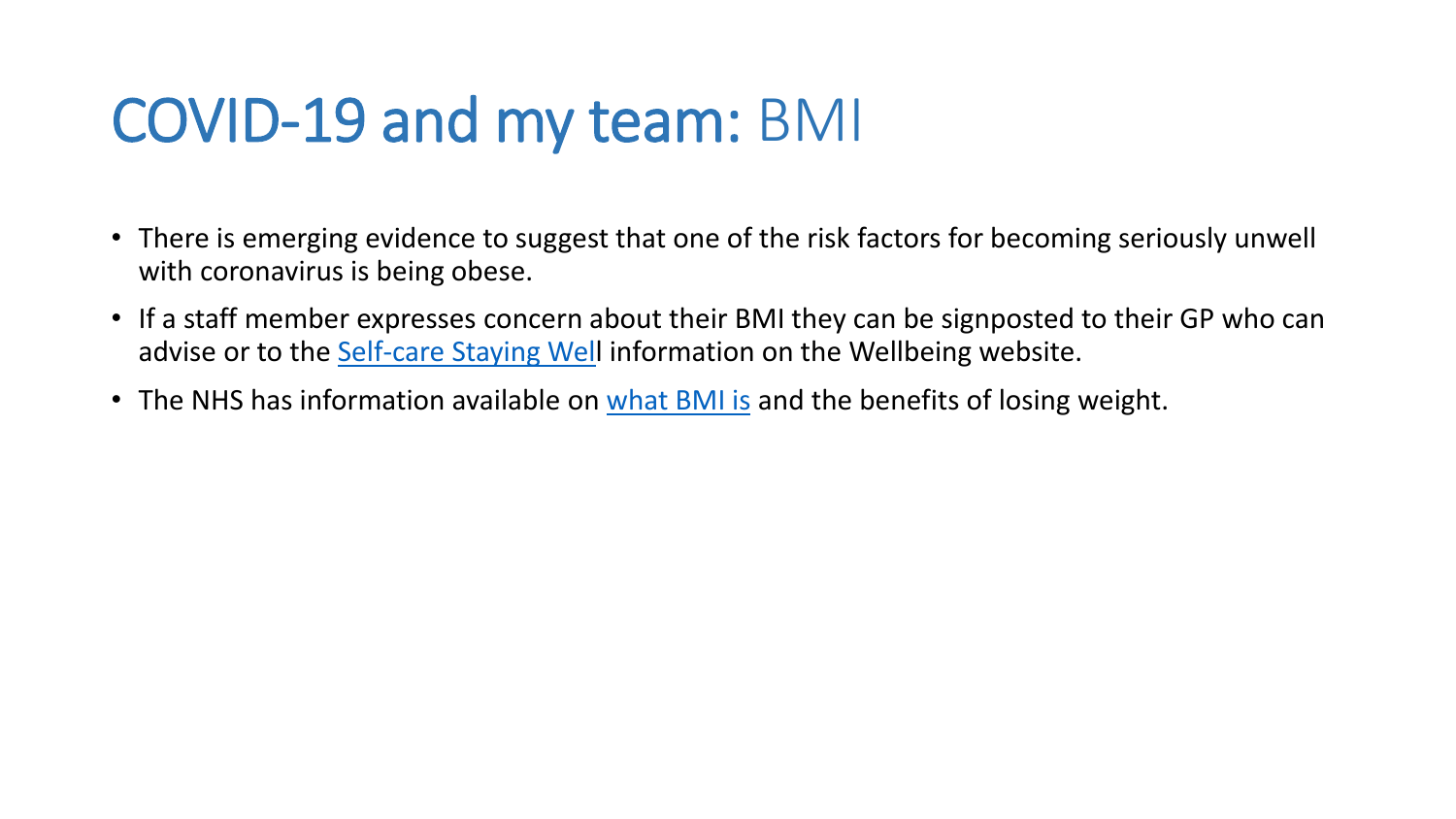# COVID-19 Age Individual Vulnerability Risk Assessment: Process for completion

- All staff are to be asked to complete a COVID-19 Age Individual Vulnerability Risk Assessment.
- They do not need to share their completed form with you, just their COVID-19 age or their vulnerability level. The reasons for their COVID age outcome do not need to be disclosed to you.
- If their COVID-19 age is **high or very high** or they have **answered yes** to one of the five health questions at the end of the assessment, then they should complete the Personal Risk Assessment with your support.
- You should discuss any reasonable adjustments required.
- If you are not able to agree or they still have concerns then the individual should email their **Personal Risk Assessment** reporting form, completed with you, with their **COVID-19-age Individual Vulnerability Risk Assessment** to Occupational Health. Occupational Health will keep this confidential and information on the COVID-19 age Individual Vulnerability Risk Assessment will not be shared with you unless the individual is happy for this.
- The Occupational Health Team will be able to provide further advice or guidance to you and the individual.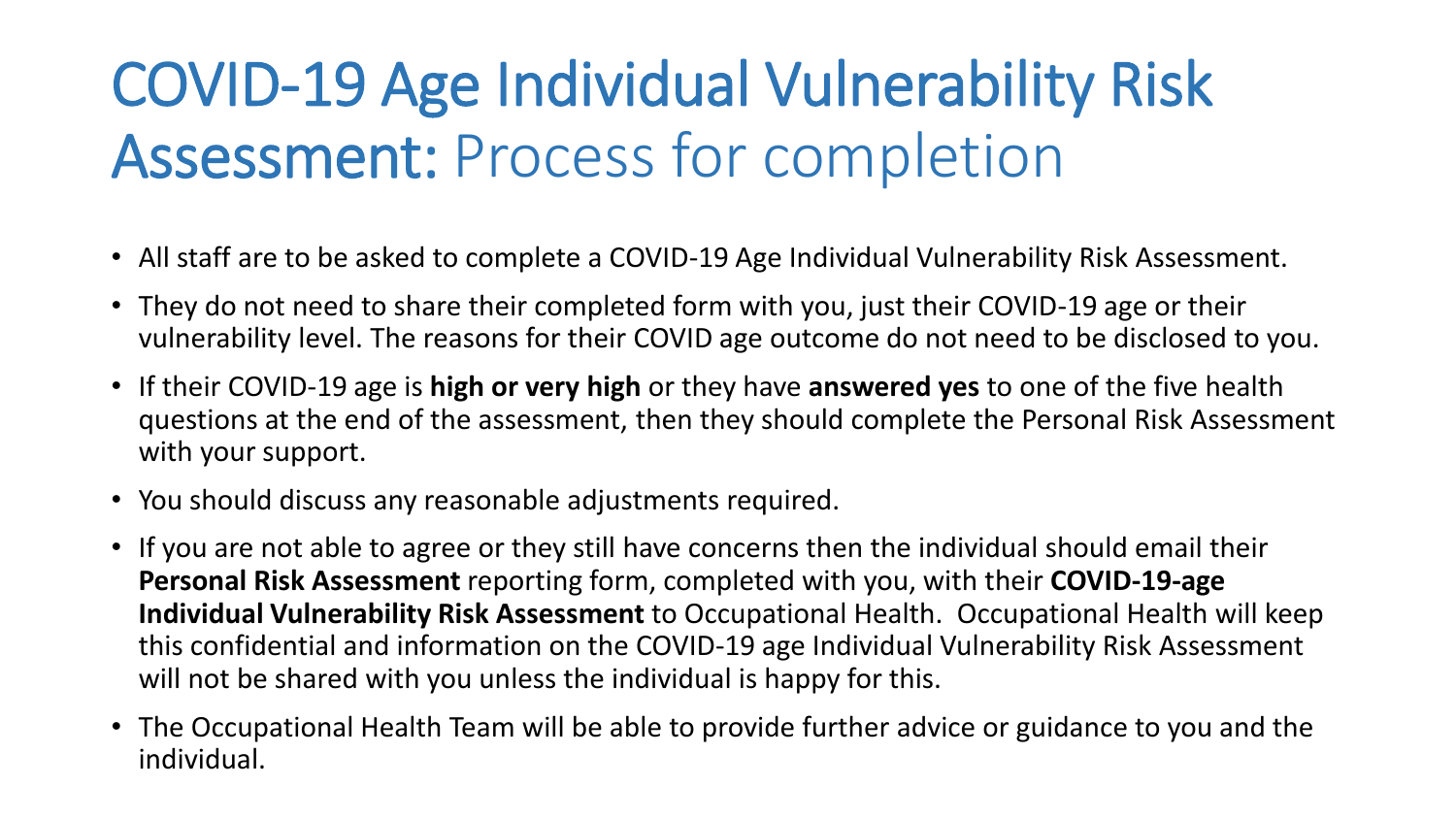### COVID-19 and my team: Low or Moderate risk

#### **Low COVID-19 age up to 49 – Low risk of severe illness from coronavirus**

#### Can return to work on campus

- Maintain safe distancing
- Maintain good hand hygiene practices
- Wear your face covering when required
- Follow University COVID-19 guidance for working on campus

#### **Moderate COVID-19 age 50-69 – Slight increase in risk of severe illness from coronavirus**

All of the above but also:

- If in a higher risk role (front facing role, lots of contact with different people) consider options to reduce impact of face to face risks.
- This may mean that managers will need to adjust the duties of those in the Moderate COVID-19 age or make adjustments to actual duties that are being carried out where possible.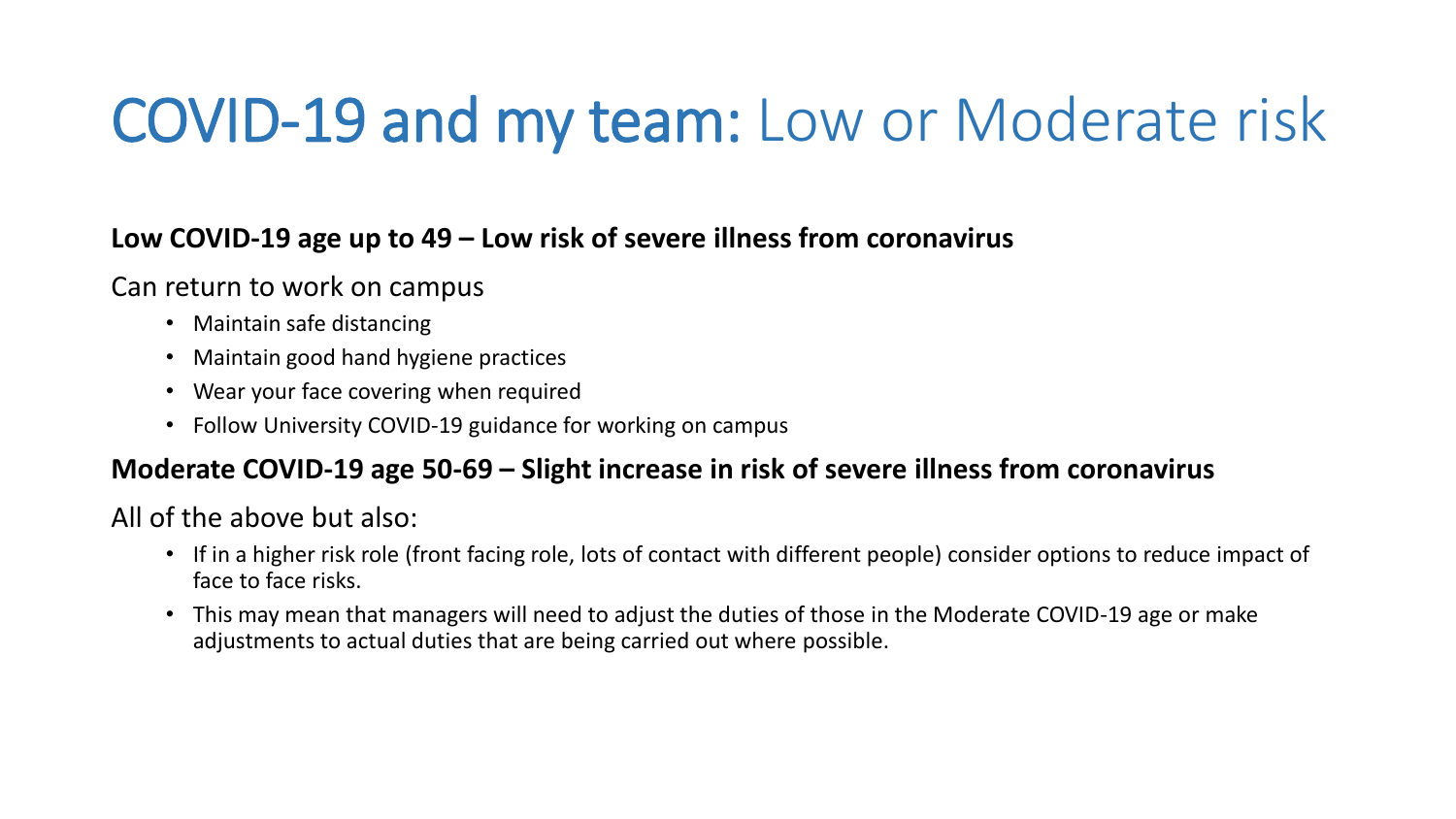### COVID-19 and my team: High or Very High Risk or answered yes to one of the five health questions

#### **High COVID-19 age 70-79 – Increased risk of severe illness from coronavirus**

All of the previous considerations and:

- Working on campus closely with others (such as teaching, sharing a vehicle, using public transport) may be possible provided controls (e.g. screens, PPE) are effective in managing the risk
- Seek advice from Occupational Health if uncertain

#### **Very High COVID-19 age 80 or above – Serious risk of severe illness from coronavirus**

All of the above and:

- May be able to return to on campus work if workplace risks / tasks are controlled and limited contact with others
- Seek advice from Occupational Health if uncertain

**Staff in these categories are able to return to campus working but they may need adaptions made to their role, location or certain tasks. You will need to ensure that staff are aware of the adaptions that can be made to assist them to return to campus working.**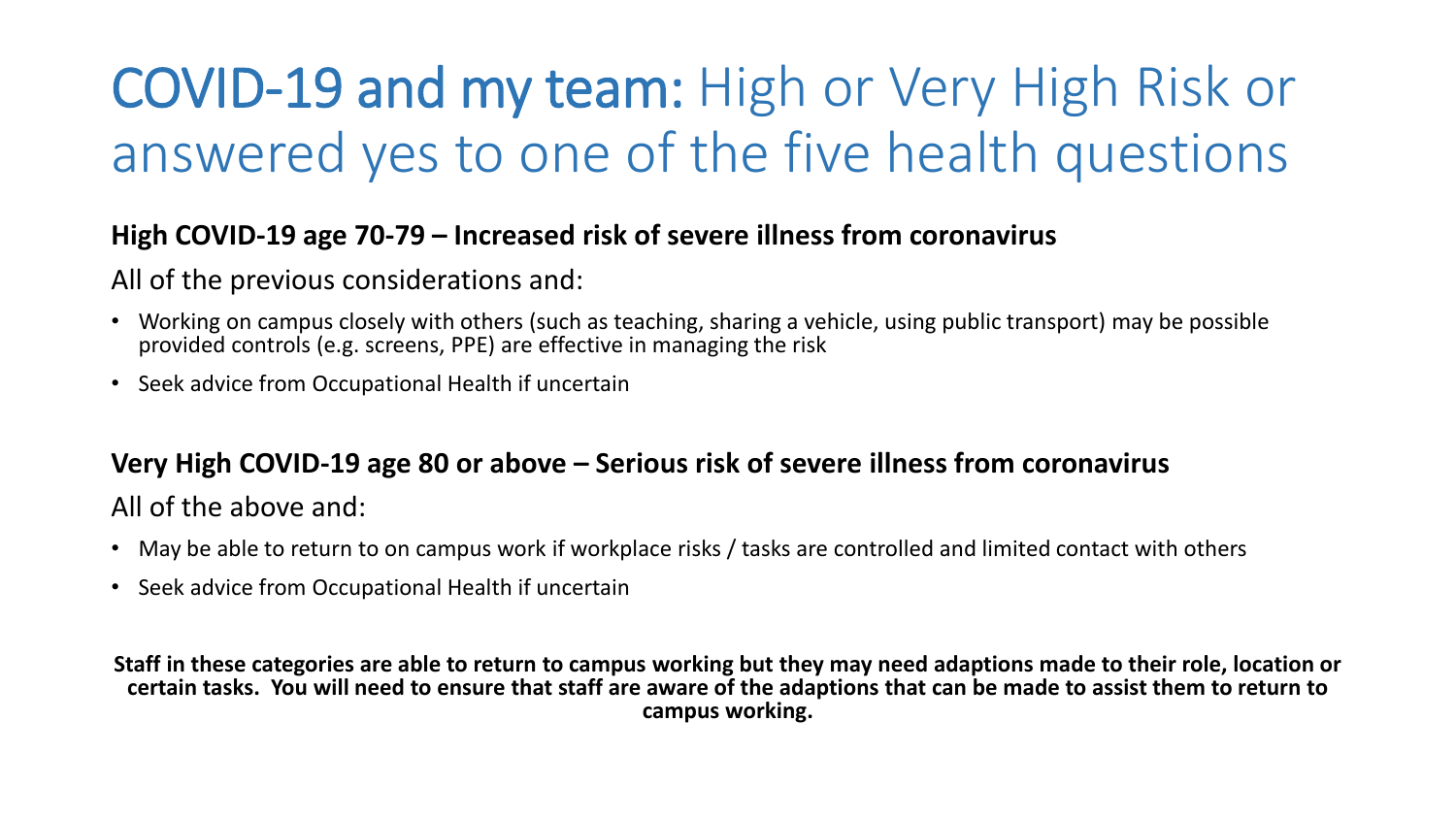# COVID-19 and my team: Reasonable adjustments

There are a number of reasonable adjustments that may be suitable to consider when assisting staff with returning to on-campus working. These may include:

- Adjustments to work, working hours and work tasks
- Flexibility regarding working from home/on campus
- Regular 1:1s to provide advice, support and guidance if required
- Training and supervision for new work and working
- Potential redeployment

Advice is available from your **HRBP** / HR Advisor or the **[Occupational Health](http://www.ex.ac.uk/staff/wellbeing/oh/)** team